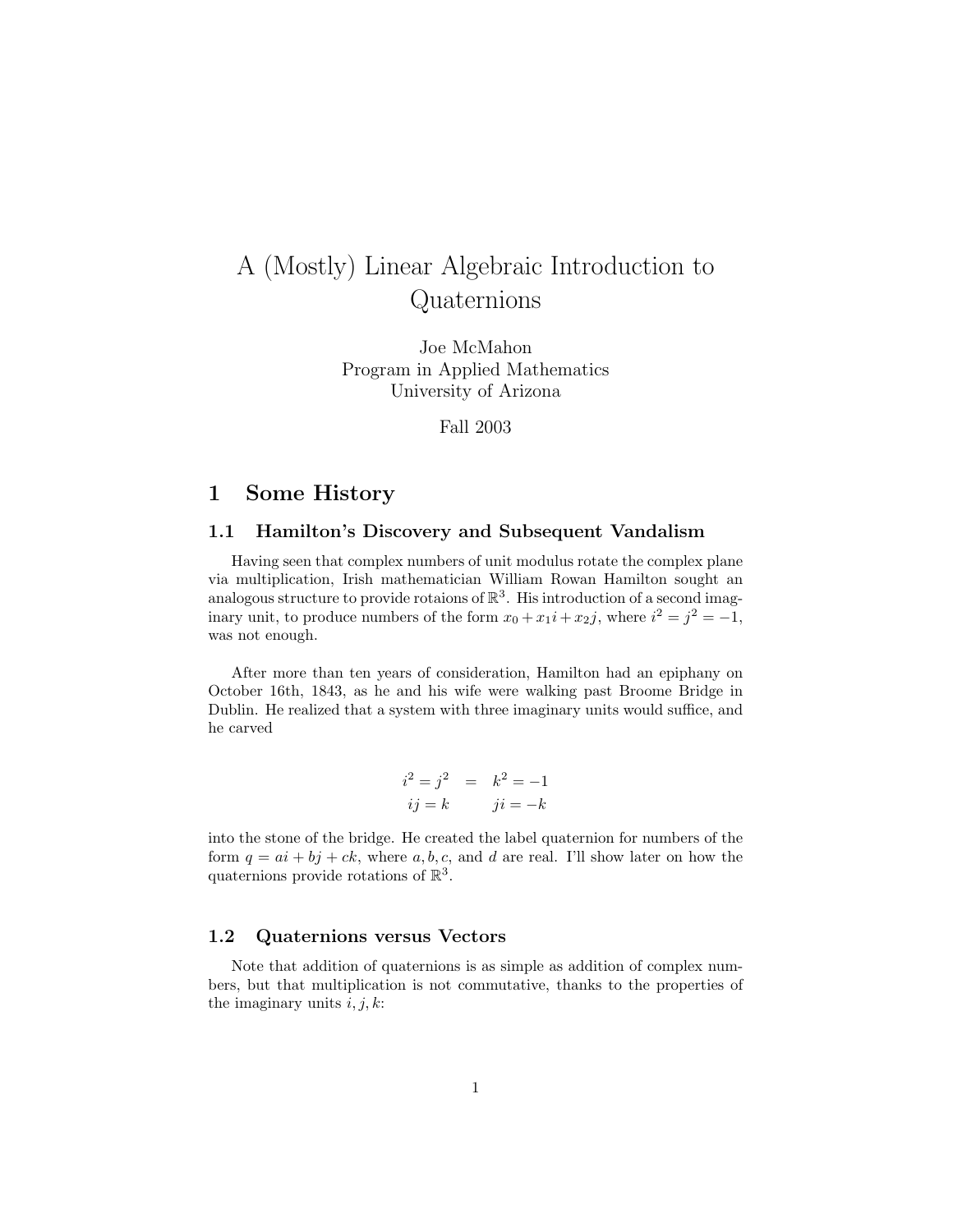$$
ij = -ji = k
$$
  

$$
jk = -kj = i
$$
  

$$
ki = -ik = j
$$

Compare these relations to the cross products  $i \times j$ ,  $j \times k$ , and  $k \times i$  of elementary vector calculus.

Consider the product of two quaternions  $u = u_0 + u_1 i + u_2 j + u_3 k$  and  $v = v_0 + v_1 i + v_2 j + v_3 k$ :

$$
uv = (u_0 + u_1i + u_2j + u_3k)(v_0 + v_1i + v_2j + v_3k)
$$
  
=  $u_0v_0 - u_1v_1 - u_2v_2 - u_3v_3$   
 $(u_0v_1 + u_1v_0 + u_2v_3 - u_3v_2)i$   
 $(u_0v_2 + u_2v_0 + u_3v_1 - u_1v_3)j$   
 $(u_0v_3 + u_3v_0 + u_1v_2 - u_2v_3)k$ 

Hamilton's first interest was in using quaternions to model rotations of  $\mathbb{R}^3$ . He labeled quaternions with zero real part  $(u = u_1 i + u_2 j + u_3 k)$  pure quaternions or vectors. The product of two vectors is found by setting  $u_0 = v_0 = 0$  in the previous result:

$$
uv = (u_1i + u_2j + u_3k)(v_1i + v_2j + v_3k)
$$
  
= 
$$
(u_2v_3 - u_3v_2)i + (u_3v_1 - u_1v_3)j + (u_1v_2 - u_2v_3)k - (u_1v_1 + u_2v_2 + u_3v_3)
$$

Compare this to the dot product and cross product of two elements of  $\mathbb{R}^3$ :

$$
\begin{pmatrix}\nu_1 \\
u_2 \\
u_3\n\end{pmatrix} \cdot \begin{pmatrix}\nv_1 \\
v_2 \\
v_3\n\end{pmatrix} = u_1v_1 + u_2v_2 + u_3v_3
$$
  

$$
\begin{pmatrix}\nu_1 \\
u_2 \\
u_3\n\end{pmatrix} \times \begin{pmatrix}\nv_1 \\
v_2 \\
v_3\n\end{pmatrix} = \begin{pmatrix}\nu_2v_3 - u_3v_2 \\
u_3v_1 - u_1v_3 \\
u_1v_2 - u_2v_1\n\end{pmatrix}
$$

The algebra of quaternions indirectly includes all of the algebra of elements of R 3 , and more. But quaternions fell out of favor after Josiah Willard Gibbs of Yale University introduced the dot product and cross product in 1881, in his text The Elements of Vector Analysis. Hamilton, who had died in 1865, had labored for years on extending the theory of quaternions and the rotations they represent, but he had constructed a difficult noitational structure and had made some fundamental errors in describing which rotation a quaternions represents. Hamilton staunchly defended his anlysis and alienated some in the process.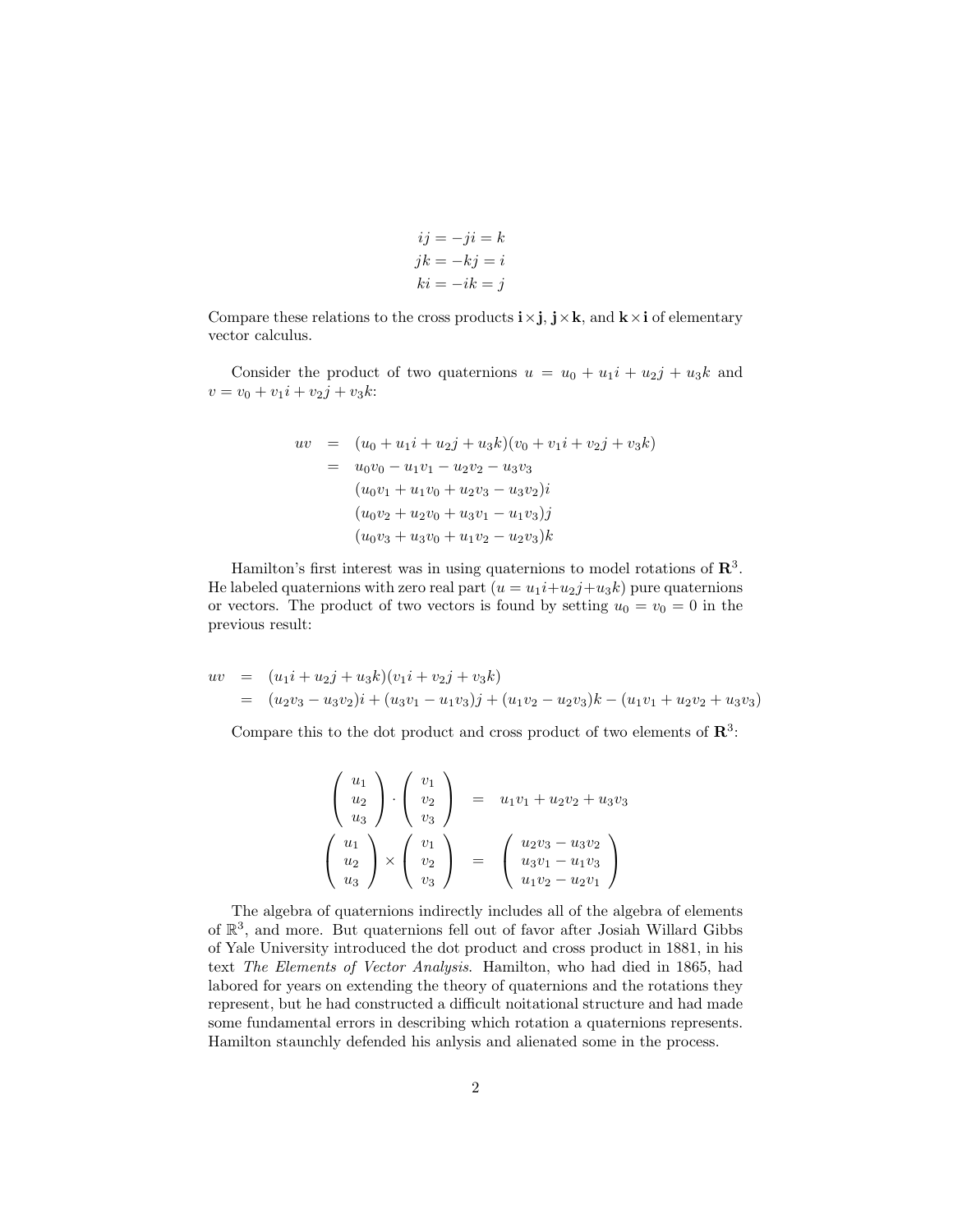Nevertheless, some stood by quaternions, and for some the preference of one system versus the other became a partisan split:

"Even Prof. Willard Gibbs must be ranked as one the retarders of quaternions progress, in virtue of his pamphlet on Vector Analysis, a sort of hermaphrodite monster, compounded of the notation of Hamilton and Grassman."

—Peter Guthrie Tait (one of Hamilton's former students), 1890

"Quaternions came from Hamilton after his really good work had been done; and, though beautifully ingenious, have been an unmixed evil to those who have touched them in any way, including Clerk Maxwell."

—William Thomson, Baron Kelvin of Largs, 1892

The International Association for Promoting the Study of Quaternions and Allied Systems of Mathematics published a bulletin from 1900 to 1923, but Gibbs's notation by and large replaced quaternions. The overwhelming majority of texts of introductory vector algebra or vector calculus make no mention of the quaternions. They are mentioned in Herbert Goldstein's classic Classical Mechanics (on the reading list of every graduate student of physics), but only in a dismissive footnote in the lesson on representing rotation of  $\mathbb{R}^3$  with Pauli spin matrices:

The connossieur of somewhat musty mathematics will recognize in Eq.  $(4-74)$  a representation of **Q** as a matrix *quaternion*, a quantity invented by Sir William R. Hamilton in 1843.

## 1.3 Some Prehistory

Although these quantities are most often called Hamilton's quaternions, Hamilton was not the first to discover or even the first to publish results related to them. A look at Gauss's notes reveals that Gauss discovered the quaternions in 1819 but never bothered to publish.

In his doctoral thesis, Benjamin Olinde Rodrigues produced an integral formula, now presented as Rodrigues's formula in many texts of complex analysis, for the Legendre polynomials. Although he has left mathematics for banking long before 1840, in that year he pubslihed a paper that addressed vectorial representations of rotations of  $\mathbb{R}^3$ . He employed spherical trigonometry to produce a formula for the axis and angle of the single rotatcreatedproduced a parametrization of the quaternions. Though his results preceded those of Hamilton, he was long ignored. But today Rodrigues gets much credit in the history of quaternions.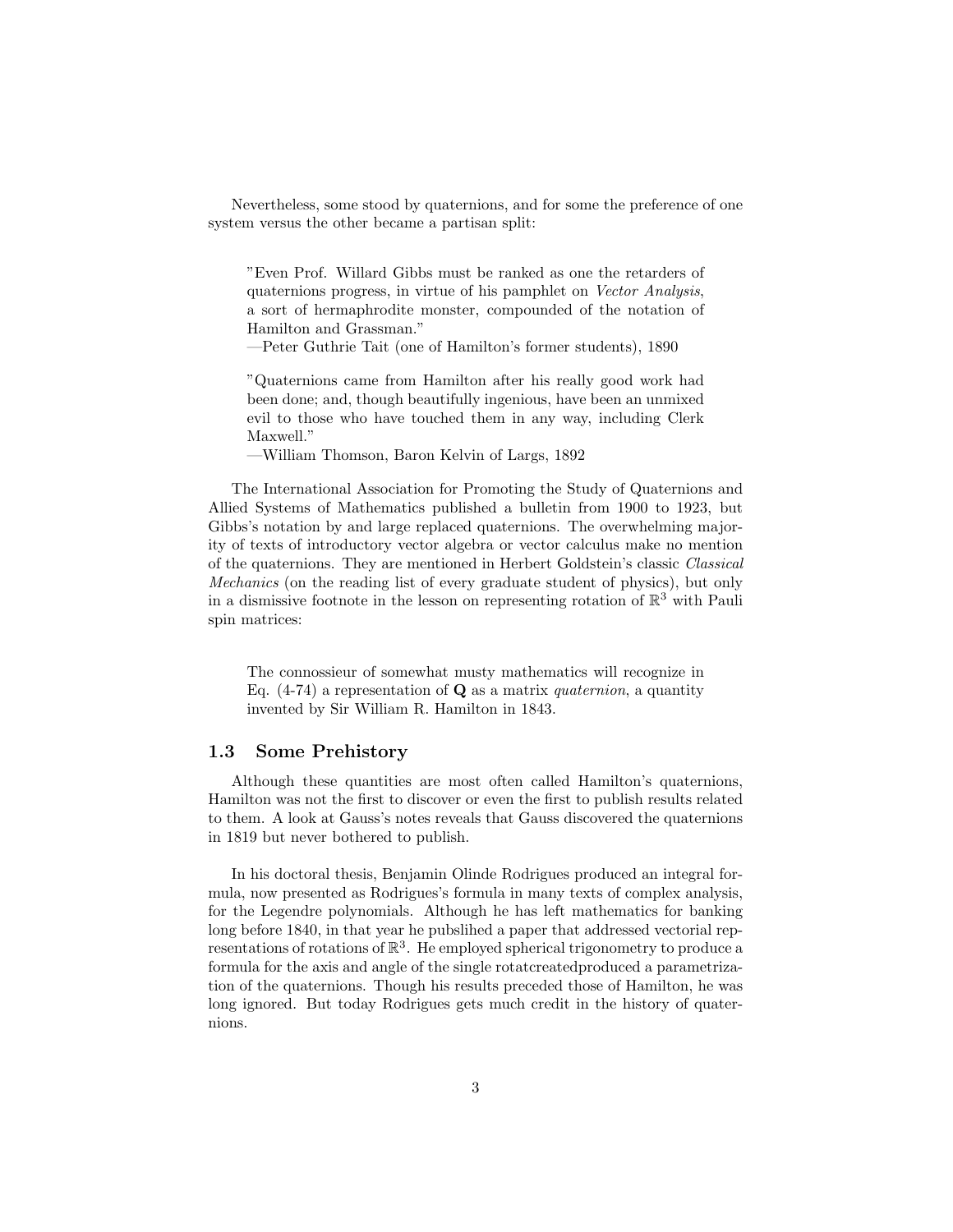## 2 Some Algebra of the Quaternions

The quaternions have addition, defined just as in the complex numbers. Quaternion addition satisfies all the usual requirements of associativity and commutativity. The quaternion 0 is the additive identity element, and each quaternion has an additive inverse. One can also show that the quaternions form a linear (vector) space over the reals.

The quaternion 1 is the multiplicative identity element and is distinct from the additive identity element 0. We will use the notation  $||q||$  for the norm of a quaternion q:  $||q|| = (q_0^2 + q_1^2 + q_2^2 + q_3^2)^{1/2}$ . With this, we can find a formula for the multplicative inverse of any nonzero quaternion q. Let  $\bar{q} = q_0 - q_1 i - q_2 j - q_3 k$ . Then

$$
q \frac{\bar{q}}{||q||^2} = (q_0 + q_1 i + q_2 j + q_3 k) \cdot \frac{(q_0 - q_1 i - q_1 j - q_2 k)}{||q||^2}
$$
  
= 
$$
\frac{q_0^2 - q_0(q_1 i + q_2 j + q_3 k) + q_0(q_1 i + q_2 j + q_3 k) - q_1^2 i^2 - q_2^2 j^2 - q_3^2 k^2}{||q||^2}
$$
  
= 
$$
\frac{q_0^2 + q_1^2 + q_2^2 + q_3^2}{||q||^2}
$$
  
= 1

Hence, every nonzero quaternion has a multiplicative inverse. Scalar mutliplication is distributive and commutes with quaternion multiplication, just as for the complex numbers. The one aspect of the complex numbers that the quaternions lack is commutativity of multiplication. The quaternions satisfy every requirement of a field except that. Such structures are called division rings, division algebras, or skew fields.

## 3 Quaternions as Rotations

Note that Hamilton's algebra for the quaternions treats each quaternion as both an operator and an operand. Left multiplication by a quaternion  $q$  is a linear map  $u \mapsto qu$  from the quaternions into the quaternions, as is right multiplication,  $u \mapsto uq$ . Since these multiplications are linear maps from fourdimensional vector space into itself, we can find a matrix representation of each. We will avoid some headaches in the following analysis if we do so.

Let the quaternion u be represented by the real vector  $(u_0, u_1, u_2, u_3)^T$ . Note that the norm of the quaternion is easily related to this dot product of the real vector with itself: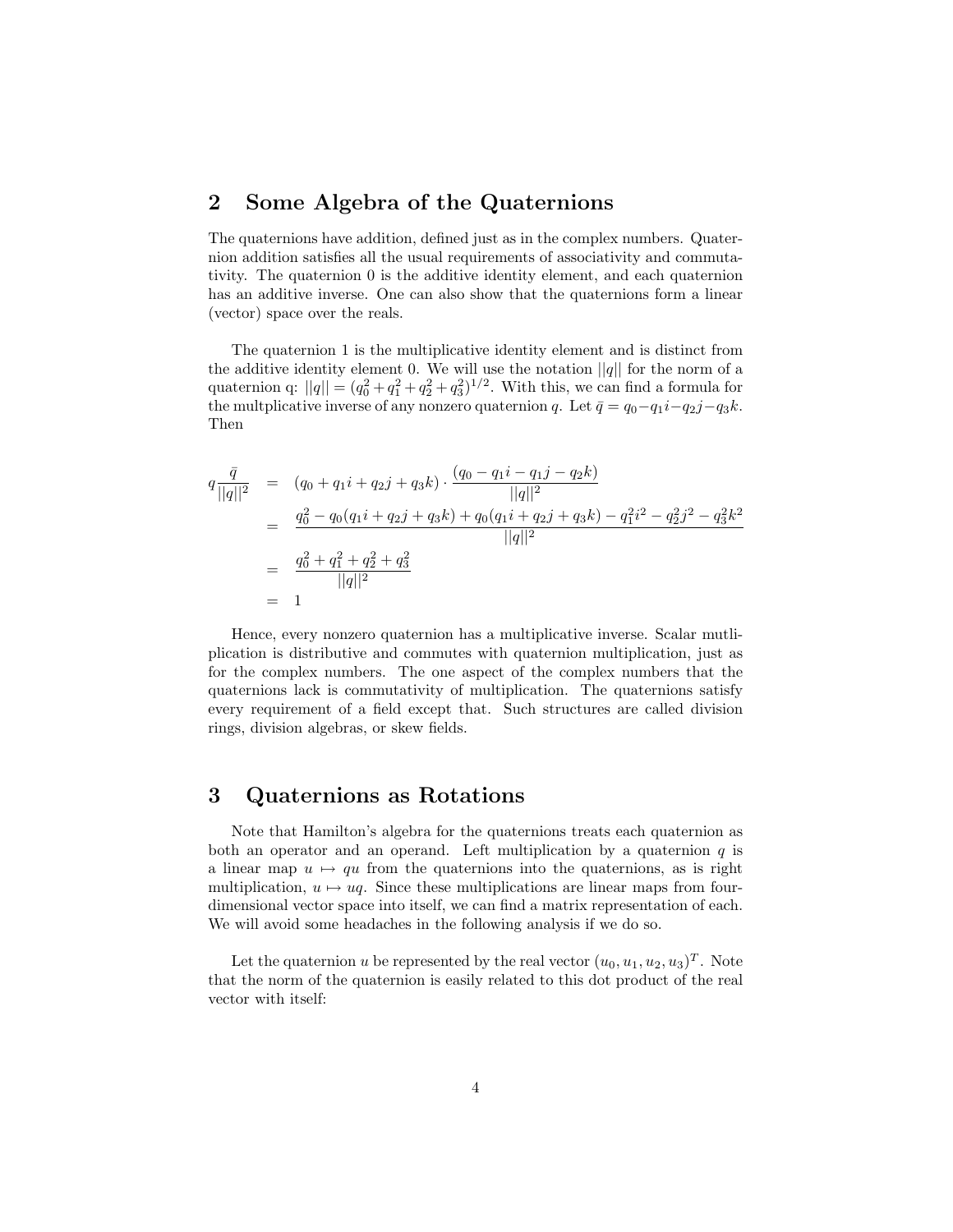$$
||u||^{2} = u_{0}^{2} + u_{1}^{2} + u_{2}^{2} + u_{3}^{2} = \begin{pmatrix} u_{0} \\ u_{1} \\ u_{2} \\ u_{3} \end{pmatrix} \cdot \begin{pmatrix} u_{0} \\ u_{1} \\ u_{2} \\ u_{3} \end{pmatrix}
$$

Since left- and right-muliplication are linear transformations on a four-dimensional vector space, we should be able to represent the products  $qu$  and  $uq$  by products  $L_q u$  and  $R_q u$ , where  $L_q$  and  $R_q$  are real 4×4 matrices. The  $n^{th}$  column of L should represent the image of the  $n<sup>th</sup>$  unit multiplied on the left by q. For example,

$$
qi = q_0i + q_1ii + q_2ji + q_3ki = -q_1 + q_0i + q_3k - q_2k,
$$

and since  $i$  is the second unit, the second column of  ${\cal L}_q$  should be

$$
\left(\begin{array}{c} -q_1 \\ q_0 \\ q_3 \\ -q_2 \end{array}\right).
$$

Further steps will reveal that the appropriate matrices are

$$
L_q = \begin{pmatrix} q_0 & -q_1 & -q_2 & -q_3 \ q_1 & q_0 & -q_3 & q_2 \ q_2 & q_3 & q_0 & -q_1 \ q_3 & -q_2 & q_1 & q_0 \ \end{pmatrix}
$$
  

$$
R_q = \begin{pmatrix} q_0 & -q_1 & -q_2 & -q_3 \ q_1 & q_0 & q_3 & -q_2 \ q_2 & -q_3 & q_0 & q_1 \ q_3 & q_2 & -q_1 & q_0 \end{pmatrix}
$$

Note that  ${\cal L}_q$  and  ${\cal R}_q$  are not transposes of each other. One is converted to the other by transposition of the lower right  $3\times3$  submatrix. Note also that

$$
L_q^T L_q = \begin{pmatrix} q_0 & -q_1 & -q_2 & -q_3 \ q_1 & q_0 & q_3 & -q_2 \ q_2 & -q_3 & q_0 & q_1 \ q_3 & q_2 & -q_1 & q_0 \end{pmatrix} \begin{pmatrix} q_0 & -q_1 & -q_2 & -q_3 \ q_1 & q_0 & -q_3 & q_2 \ q_3 & q_0 & -q_1 \ q_3 & -q_2 & q_1 & q_0 \end{pmatrix}
$$
  
= 
$$
\begin{pmatrix} q_0^2 + q_1^2 + q_2^2 + q_3^2 & 0 & 0 \ 0 & q_0^2 + q_1^2 + q_2^2 + q_3^2 & 0 & 0 \ 0 & 0 & q_0^2 + q_1^2 + q_2^2 + q_3^2 & 0 \ 0 & 0 & 0 & q_0^2 + q_1^2 + q_2^2 + q_3^2 \end{pmatrix}
$$
  
= 
$$
||q||^2 I
$$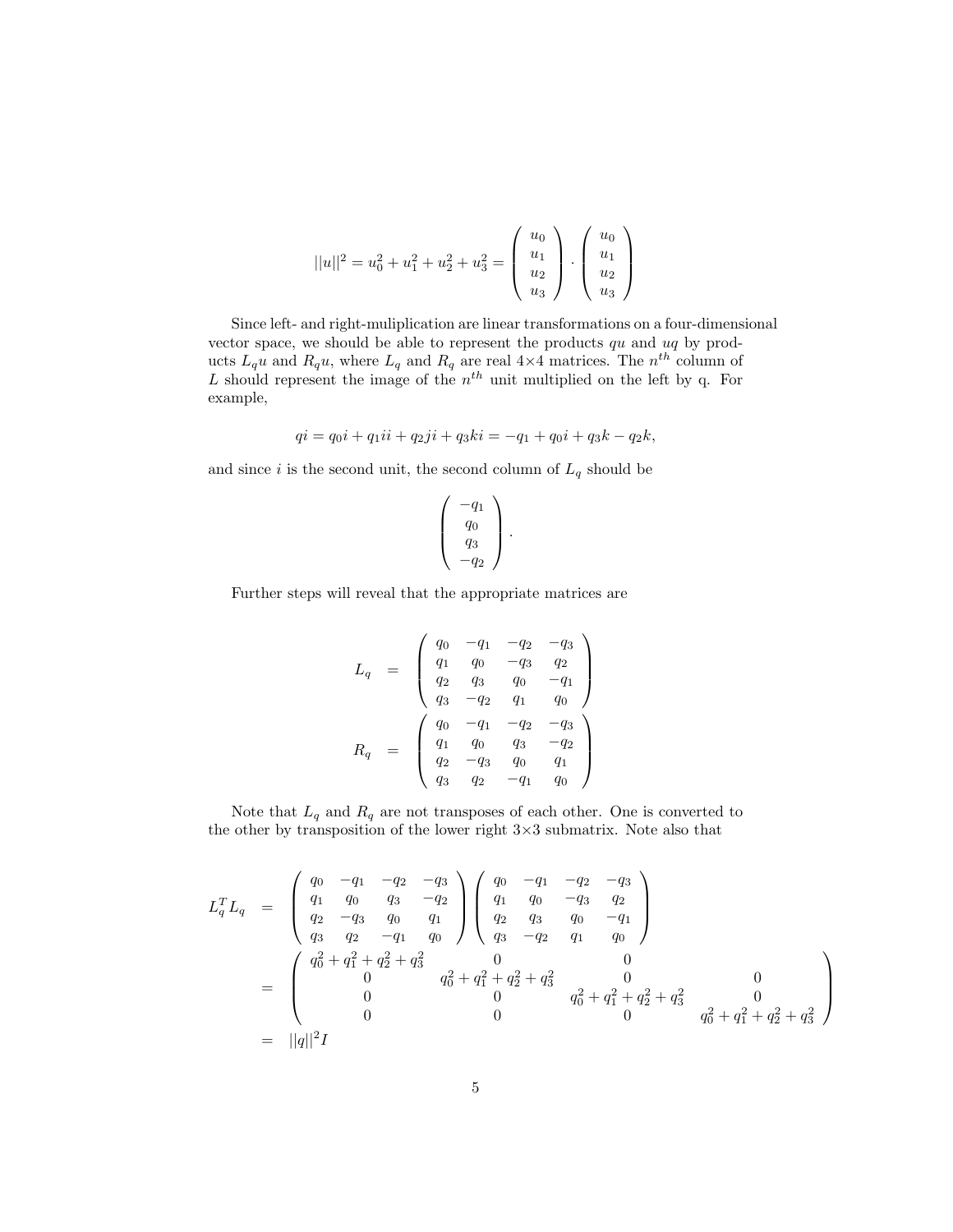$$
R_q^T R_q = \begin{pmatrix} q_0 & -q_1 & -q_2 & -q_3 \ q_1 & q_0 & -q_3 & q_2 \ q_2 & q_3 & q_0 & -q_1 \ q_3 & -q_2 & q_1 & q_0 \end{pmatrix} \begin{pmatrix} q_0 & -q_1 & -q_2 & -q_3 \ q_1 & q_0 & q_3 & -q_2 \ q_2 & -q_3 & q_0 & q_1 \ q_3 & q_2 & -q_1 & q_0 \end{pmatrix}
$$
  
= 
$$
\begin{pmatrix} q_0^2 + q_1^2 + q_2^2 + q_3^2 & 0 & 0 \ 0 & q_0^2 + q_1^2 + q_2^2 + q_3^2 & 0 \ 0 & 0 & q_0^2 + q_1^2 + q_2^2 + q_3^2 & 0 \ 0 & 0 & 0 & q_0^2 + q_1^2 + q_2^2 + q_3^2 \end{pmatrix}
$$
  
= 
$$
||q||^2 I
$$

For a quaternion u, let [u] be the corresponding element of  $\mathbb{R}^4$ . Then  $||u||^2 =$  $[u] \cdot [u] = [u]^T [u]$ , where  $[u]^T$  is the transpose of [u]. We will now show that the norm of a product is equal to the product of norms. Let  $v = qu$ . Then  $[v] = L_q[u]$ , and

$$
||qu||2 = ||v||2
$$
  
=  $[v]T[v]$   
=  $(L_q[u])TL_q[u]$   
=  $[u]TL_qTL_q[u]$   
=  $[u]T||q||2I[u]$   
=  $||q||2[u]T[u]$   
=  $||q||2||u||2$ 

The same result holds for uq.

We can show by iteration that  $||qup|| = ||q|| \cdot ||u|| \cdot ||p||$ . Hence, for any quaternions  $q, u$ ,

$$
||quq^{-1}|| = ||q|| \cdot ||u|| \cdot ||q^{-1}|| = ||u|| \cdot ||qq^{-1}|| = ||u|| \cdot ||1|| = ||u||
$$

In the language of geometry, the map  $u \mapsto puq^{-1}$  is a congruence of Euclidean four-space.

What effect does such a transformation have on the pure quaternions, which we treat as  $\mathbb{R}^3$ ? First note that such a map fixes 1:  $1 \mapsto q_1 q_1 = 1$ . If such a map also fixes the pure quaternions, then it is also a congruence of Euclidean three-space. We will show that such a map sends the orthogonal complement of span1 (a slight abuse of notation, as the dot product is not really defined on the quaternions themselves) back into itself. That is, if  $u$  is a pure quaternion, then so is  $quq^{-1}$ .

Suppose u is a pure quaternion. Then [u] is orthogonal to [1]:  $[u]^{T}[1] = 0$ . Now consider the quaternion  $quq^{-1}$ , whose representative in  $\mathbb{R}^4$  is  $[quq^{-1}] =$  $L_qR_{q^{-1}}[u]$ . Note also that since 1 is fixed by such maps,  $[1] = L_qR_{q^{-1}}[1]$ .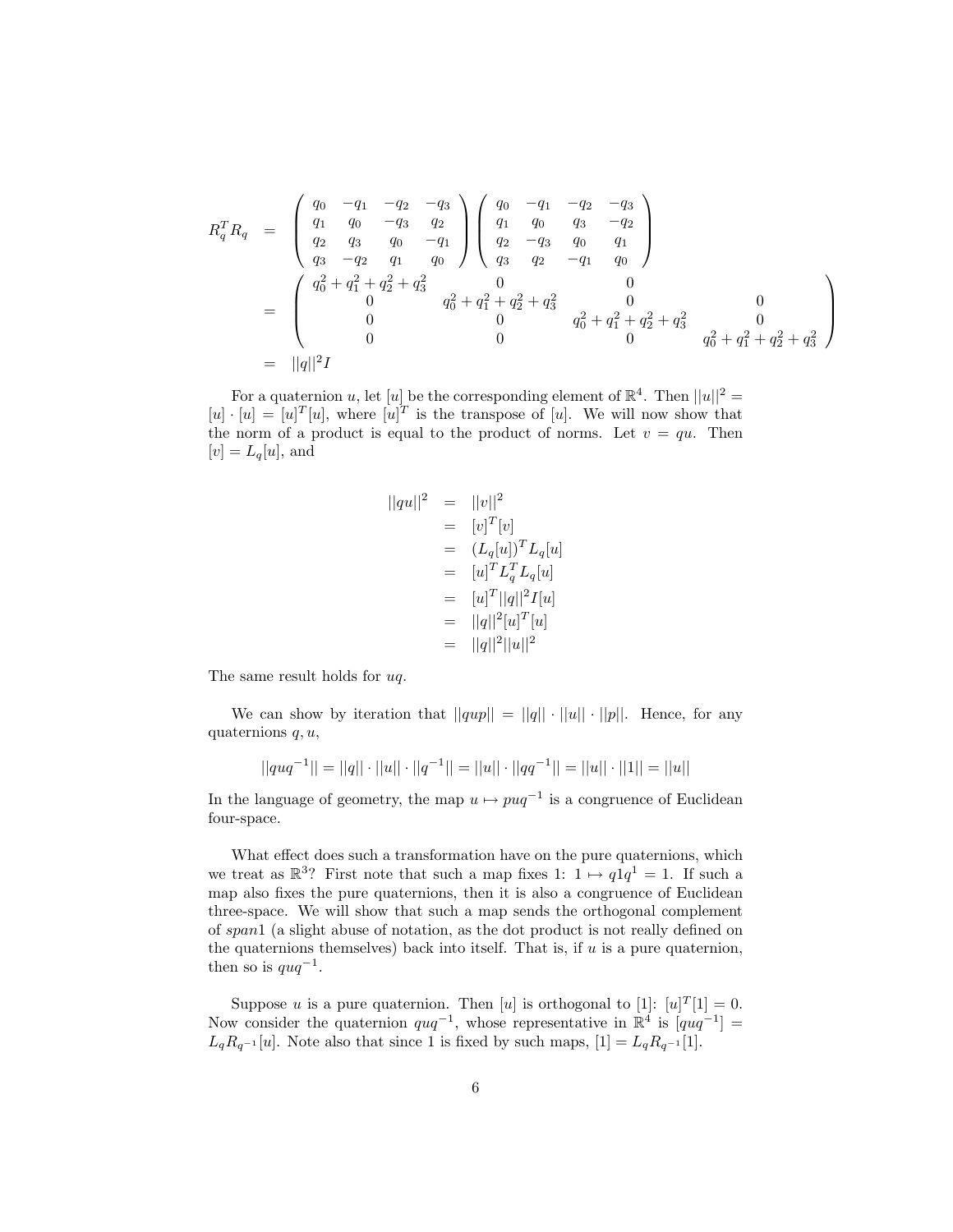$$
[quq^{-1}]^{T}[1] = (L_{q}R_{q^{-1}}[u])^{T}L_{q}R_{q^{-1}}[1]
$$
  
\n
$$
= [u]^{T}R_{q^{-1}}^{T}L_{q}^{T}L_{q}R_{q^{-1}}[1]
$$
  
\n
$$
= [u]^{T}R_{q^{-1}}^{T}|q||^{1}IR_{q^{-1}}[1]
$$
  
\n
$$
= ||q||^{2}[u]^{T}R_{q^{-1}}^{T}R_{q^{-1}}[1]
$$
  
\n
$$
= ||q||^{2}[u]^{T}||q^{-1}||^{2}I[1]
$$
  
\n
$$
= ||q||^{2}||q^{-1}||^{2}[u]^{T}[1]
$$
  
\n
$$
= [u]^{T}[1]
$$
  
\n
$$
= 0
$$

So far we have seen that  $u \mapsto quq^{-1}$  preserves norm and maps vectors (pure quaternions) to vectors. We can show that it preserves the angle between two vectors. Recall that the vector  $\theta$  between elements **u**, **v** of  $\mathbb{R}^3$  satisfies

$$
\cos \theta = \frac{\mathbf{u} \cdot \mathbf{v}}{||\mathbf{u}|| \cdot ||\mathbf{v}||}
$$

Given nonzero vectors u, v, with representations  $[u], [v]$ , let  $\theta$  be the angle between them, i.e.

$$
\cos \theta = \frac{[u]^T[v]}{||[u]|| \cdot ||[v]||}
$$

Then the cosine of the angle between  $quq^{-1}$  and  $qvq^{-1}$  is

$$
\frac{(L_q R_{q^{-1}}[u])^T L_q R_{q^{-1}}[v]}{||L_q R_{q^{-1}}[u]|| \cdot ||L_q R_{q^{-1}}[v]||} = \frac{[u]^T R_{q^{-1}}^T L_q^T L_q R_{q^{-1}}[v]}{||[u]|| \cdot ||[v]||}
$$

$$
= \frac{||q||^2 ||q^{-1}||^2 [u]^T [v]}{||[u]|| \cdot ||[v]||}
$$

$$
= \frac{[u]^T [v]}{||[u]|| \cdot ||[v]||}
$$

$$
= \cos \theta
$$

The angle between any two vectors is preserved.

If q is a vector, then we can easily show that the map  $u \mapsto quq^{-1}$  fixes some vector:  $qqq^{-1}q$  (it also fixes any real multiple of q). But the map fixes some vector whether or not  $q$  is itself a vector. Before we prove this, note that

$$
quq^{-1} = \frac{qu\bar{q}}{||q||^2} = \frac{q}{||q||}u\frac{q^{-1}}{||q||},
$$

where  $\bar{q} = q_0 - q_1i - q_2j - q_3k$  is the quaternion conjugate and has the same norm as q. We see from this that the map  $u \mapsto quq^{-1}$  is also achieved by the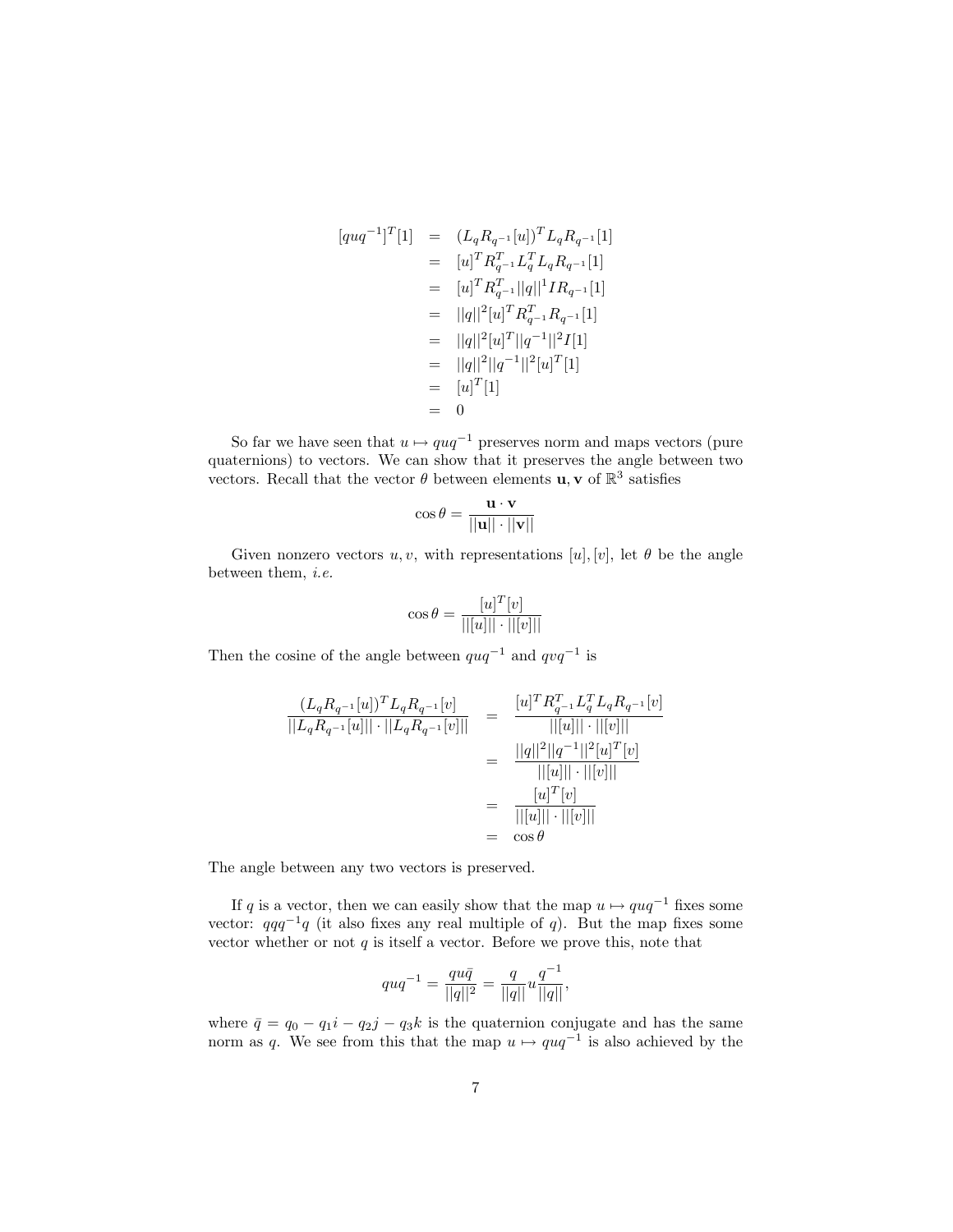normalized vector  $q/||q||$ . Henceforth any quaternions used to form such maps are assumed to have unit norm. This will simplify the work significantly. With this assumption, we have  $q^{-1} = \bar{q} = q_0 - q_1 i - q_2 j - q_3 k$ .

If q is a unit quaternion, then  $q_0^2 + q_1^2 + q_2^3 + q_3^2 = 1$ , so  $q_0 = \cos^2 \theta$  and  $q_1^2 + q_2^2 + q_3^3 = \sin^2 \theta$  for some real  $\theta$ . Hence,

$$
v = \frac{q_1 i + q_2 j + q_3 k}{|\sin \theta|}
$$

is a pure quaternion with unit norm. Since  $|q_0| = |\sin \theta|$ ,  $q_0 = \pm \cos \theta$ . If  $q_0 = -\cos\theta$ , then  $q_0 = \cos(\theta + \pi) = \cos\theta'$ , and  $q = \cos\theta' + \sin\theta'v$ . Such an expression can be found for any unit quaternion q. The expression for  $q^{-1}$  is  $\cos \theta - \sin \theta v$ , as  $q^{-1} = q_0 - q_1 i - q_1 j - q_3 k$  for unit quaternions.

We will use this above expresion to show that each map  $u \mapsto quq^{-1}$  fixes a pure quaternion. Suppose  $q = \cos \theta + \sin \theta v$ . The unit vector v is mapped to

$$
(\cos \theta + \sin \theta v)v(\cos \theta - \sin \theta v) = \cos^2 \theta v + \sin \theta \cos \theta v - \cos \theta \sin \theta v - \sin^2 \theta v v v
$$
  
=  $\cos^2 \theta - \sin^2 \theta v v v$ 

We can find vv by computing  $L_v[v]$ :

$$
L_v[v] = \begin{pmatrix} 0 & -v_1 & -v_2 & -v_3 \ v_1 & 0 & -v_3 & v_2 \ v_2 & v_3 & 0 & -v_1 \ v_3 & -v_2 & v_1 & 0 \end{pmatrix} \begin{pmatrix} 0 \ v_1 \ v_2 \ v_3 \end{pmatrix}
$$

$$
= \begin{pmatrix} -v_1^2 - v_2^2 - v_3^2 \ 0 \ 0 \end{pmatrix} = \begin{pmatrix} -1 \ 0 \ 0 \ 0 \end{pmatrix}, \qquad (1)
$$

which corresponds to the quaternion -1. Thus,  $vvv = -v$ 

Hence, the image of  $v$  is

$$
\cos^2 \theta v - \sin^2 \theta (-v) = \cos^2 \theta v + \sin^2 \theta v = v
$$

This result has concrete geometric siginificance. It tells us that the map  $u \mapsto \varrho u q^{-1}$  is a rotation of  $\mathbb{R}^3$ , but it also tells us that the axis of rotation lies along the pure vector  $v$ . Now, given any quaternion, we can immediately determine the axis of rotation of the corresponding rotation.

What is the angle of rotation? Since  $v$  is fixed by the rotation, it is the plane perpendicular to  $v$  (another abuse of notation) that is rotated, as angles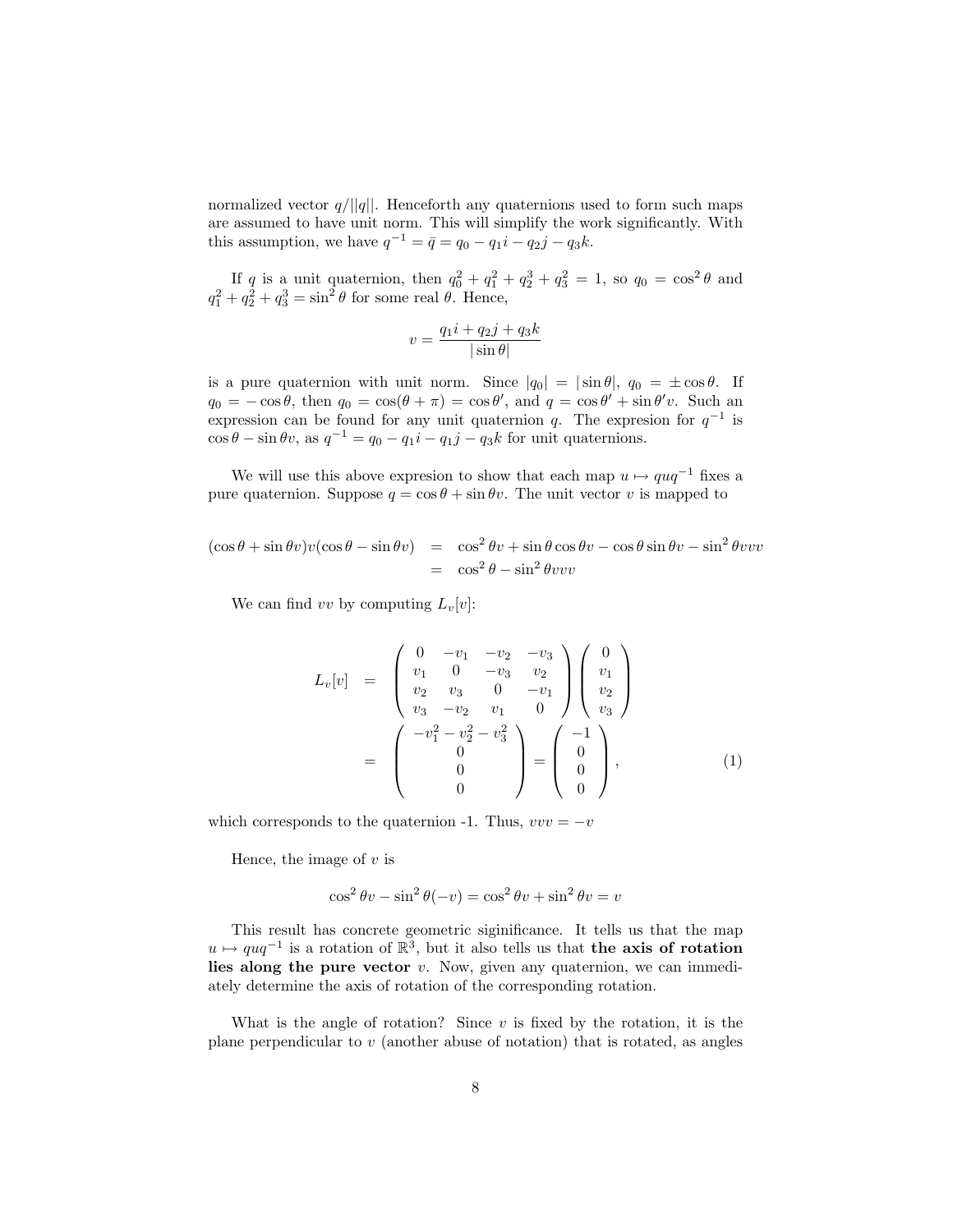(including right angles) are preserved by the map. Let's look at a specific, convenient example. Suppose that  $v = i$ , and that p is a unit vector in the plane orthogonal to i (another slight abuse of notation). Then  $p = \cos \alpha j + \sin \alpha k$ .

$$
qpq^{-1} = (\cos\theta + \sin\theta i)(\cos\alpha j + \sin\alpha k)(\cos\theta - \sin\theta i)
$$
  
\n
$$
= (\cos\theta \cos\alpha j + \cos\theta \sin\alpha k + \sin\theta \cos\alpha ij + \sin\theta \sin\alpha ik)(\cos\theta - \sin\theta i)
$$
  
\n
$$
= (\cos\theta \cos\alpha j + \cos\theta \sin\alpha k + \sin\theta \cos\alpha k - \sin\theta \sin\alpha j)(\cos\theta - \sin\theta i)
$$
  
\n
$$
= (\cos(\theta + \alpha)j + \sin(\alpha + \theta)k)(\cos\theta - \sin\theta i)
$$
  
\n
$$
= \cos(\theta + \theta) \sin\theta ki
$$
  
\n
$$
= \cos(\alpha + \theta) \cos\theta j - \cos(\alpha + \theta) \sin\theta k + \sin(\alpha + \theta) \cos\theta k - \sin(\alpha + \theta) \sin\theta j
$$

 $\cos(\alpha + 2\theta)j + \sin(\alpha + 2\theta)k$ 

The map rotates the orthogonal plane by an angle of  $2\theta$ . We can show that this holds in general. We can map i to general vector  $u = \dot{q}q^{-1}$  by some quaternion  $q$ ; under this map, every vector  $p$  orthogonal to i is mapped to a vector w orthogonal to u. Then the rotation corresponding to  $u = qiq^{-1}$  is

$$
w = qpq^{-1} \longrightarrow uwu^{-1}
$$
  
=  $qiq^{-2}qpq^{-1}(qiq^{-1})^{-2}$   
=  $qipq^{-1}qi^{-1}q^{-1}$   
=  $qipi^{-1}q^{-1}$   
=  $q(\cos(\alpha + 2\theta)j + \sin(\alpha + 2\theta)k)q^{-1}$ 

Since these maps preserve angles, the angle between w and  $qwq^{-1}$  is equal to the angle between the respective pre-images p and  $ipi^{-1}$ : 2 $\theta$ .

Now, given a quaternion  $q$ , we can determine the axis of rotation and the rotation angle caused by the map  $u \mapsto quq^{-1}$  on the vectors. Better yet, since we have a simple way to multiply quaternions, if we have two rotations achieved by quaternion conjugation, we can quickly determine the single rotation equivalent to a composition of the rotations. This result removes much of the complexity of analysizing the composition of rotations. Programmers working in computer graphics have made great use of these results.

That the map rotates by  $2\theta$  may come as a surprise. Hamilton himself appears not to have made this connection. He viewed quaternion multiplication  $(u \mapsto qu)$ , not quaternion conjugation  $(u \mapsto quq^{-1})$ , as a rotation operation. Hamilton believed his work and its relation to geometry to have cosmic significance, and he held fast to his interpretations. His refusal to budge from this view contributed to quaternions' fall from favor. One may find it interesting that Rodrigues, forgotten or ignored for a long time, understood the relation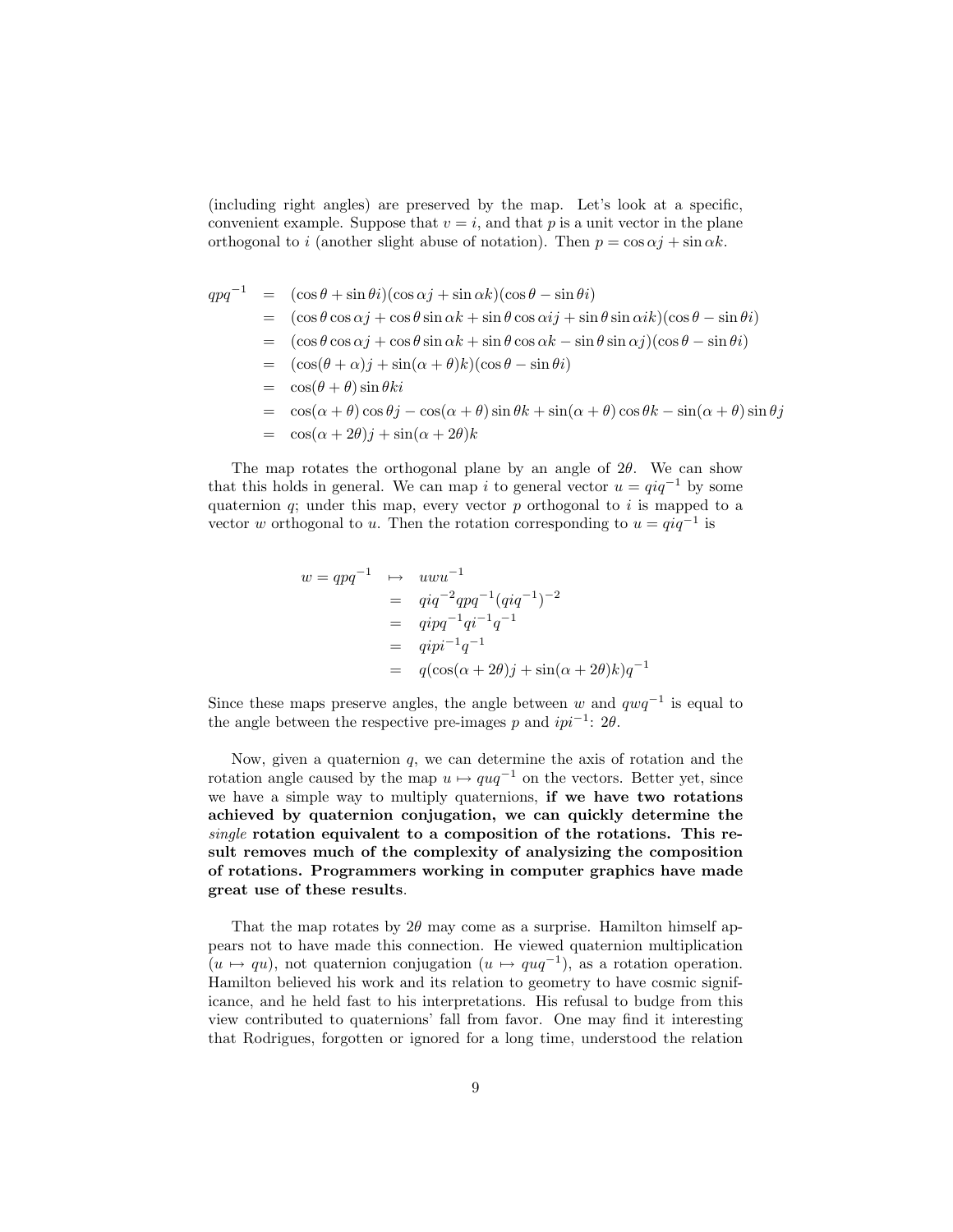between the quaternion angle  $\theta$  and the angle of the corresponding rotation.

## 4 Quaternions as Examples in Advanced Mathematics

## 4.1 Unit Quaternions Form a Lie Group

The quaternions can be used to classify wide variety of discrete symmetry groups of  $\mathbb{R}^3$ . But showing that the unit quaternions form a very special group is easier. Note that the unit quaternions form a group (albeit not an abelian one) under multiplication, and that when viewed as the unit sphere in  $\mathbb{R}^4$ , they form a smooth parametrized surface. We can show without much effort that multiplication of the unit quaternions is smooth, so the unit quaternions form a Lie group. The only unit spheres that are Lie Groups are  $S<sup>1</sup>$  (the unit complex numbers),  $S^3$  (the unit quaternions), and  $S^7$ . We will see later on how inimately these three are related, via algebraic and geometric properties.

## 4.2 Vectors (Pure Quaternions) Form a Lie Algebra

Consider the commutator  $[q, p] = qp - pq$  of two vectors (pure quaternions) q, p.

$$
qp = (q_2p_3 - q_3p_2)i + (q_3p_1 - q_1p_3)j + (q_1p_2 - q_2p_1)k - q_1p_1 - q_2p_2 - q_3p_3
$$
  
\n
$$
pq = (p_2q_3 - p_3q_2)i + (p_3q_1 - p_1q_3)j + (p_1q_2 - p_2q_1)k - p_1q_1 - p_2q_2 - p_3q_3
$$
  
\n
$$
[q, p] = qp - pq = 2(q_2p_3 - q_3p_2)i + 2(q_3p_1 - q_1p_3)j + 2(q_1p_2 - q_2p_1)k
$$
  
\n
$$
[p, q] = pq - qp = -(qp - pq) = -[q, p]
$$

Note that the bracket of two vectors is a vector. We can add and subtract and scale vectors, and now we have a way to multiply them and stay within the space of vectors (vector-vector multiplication will yield a non-pure quaternion). We say that the vectors form an algebra because we have both well-defined addition and multiplication on them. The vectors are called skew-commutative with respect to the bracket because  $[q, p] = -[p, q]$  (this may seem trivial, but it isn't always). Now consider

$$
[p,[q,r]] + [q,[r,p]] + [r,[p,q]] = [p,qr - rq] + [q,rp - pr] + [r, pq - qp]
$$
  

$$
= (pqr - qrp) + (qrp - rpq) + (rpq - pqr)
$$
  

$$
= 0
$$

 $[p, [q, r]] + [q, [r, p]] + [r, [p, q]] = 0$  is called the Jacobi identity.